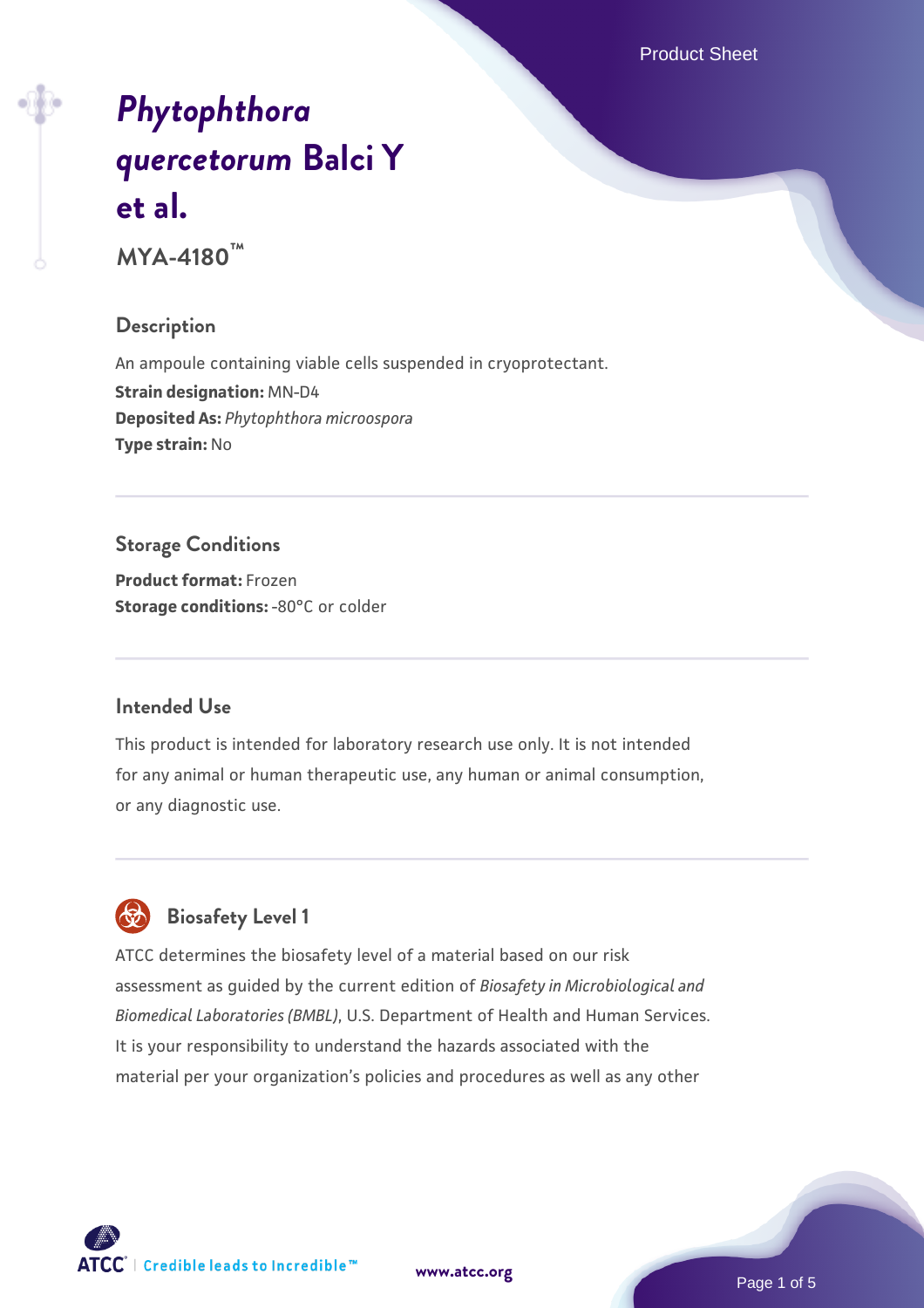# **[Phytophthora quercetorum](https://www.atcc.org/products/mya-4180) [Balci Y et al.](https://www.atcc.org/products/mya-4180)** Phytophthora quercetorum Balci Y et al. **MYA-4180**

applicable regulations as enforced by your local or national agencies.

ATCC highly recommends that appropriate personal protective equipment is always used when handling vials. For cultures that require storage in liquid nitrogen, it is important to note that some vials may leak when submersed in liquid nitrogen and will slowly fill with liquid nitrogen. Upon thawing, the conversion of the liquid nitrogen back to its gas phase may result in the vial exploding or blowing off its cap with dangerous force creating flying debris. Unless necessary, ATCC recommends that these cultures be stored in the vapor phase of liquid nitrogen rather than submersed in liquid nitrogen.

## **Certificate of Analysis**

For batch-specific test results, refer to the applicable certificate of analysis that can be found at www.atcc.org.

# **Growth Conditions**

**Medium:**  [ATCC Medium 349: YM \(ATCC medium 200\) with 700 g sucrose](https://www.atcc.org/-/media/product-assets/documents/microbial-media-formulations/3/4/9/atcc-medium-349.pdf?rev=1d4e7b6e8e864e17ba8c15ffec12b694) [ATCC Medium 336: Potato dextrose agar \(PDA\)](https://www.atcc.org/-/media/product-assets/documents/microbial-media-formulations/3/3/6/atcc-medium-336.pdf?rev=d9160ad44d934cd8b65175461abbf3b9) **Temperature:** 20-22°C

#### **Handling Procedures**

**Frozen ampoules** packed in dry ice should either be thawed immediately or stored in liquid nitrogen. If liquid nitrogen storage facilities are not available, frozen ampoules may be stored at or below -70°C for approximately one

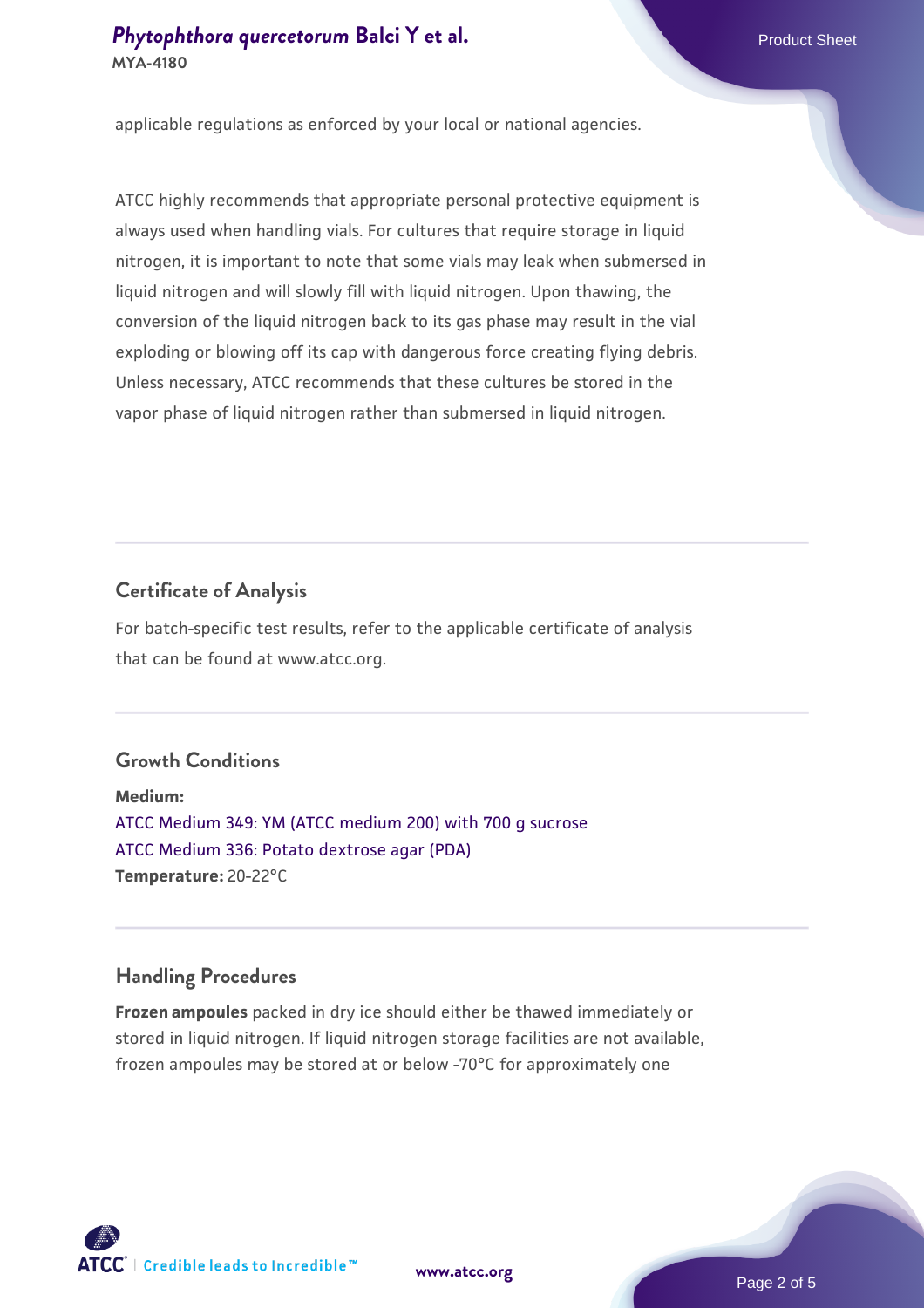week. **Do not under any circumstance store frozen ampoules at refrigerator freezer temperatures (generally -20°C)**. Storage of frozen material at this temperature will result in the death of the culture.

- 1. To thaw a frozen ampoule, place in a **25°C to 30°C** water bath, until just thawed **(approximately 5 minutes)**. Immerse the ampoule just sufficient to cover the frozen material. Do not agitate the ampoule.
- 2. Immediately after thawing, wipe down ampoule with 70% ethanol and aseptically transfer at least 50 µL (or 2-3 agar cubes) of the content onto a plate or broth with medium recommended.
- Incubate the inoculum/strain at the temperature and conditions 3. recommended.
- 4. Inspect for growth of the inoculum/strain regularly for up to 4 weeks. The time necessary for significant growth will vary from strain to strain.

## **Material Citation**

If use of this material results in a scientific publication, please cite the material in the following manner: *Phytophthora quercetorum* Balci Y et al. (ATCC MYA-4180)

#### **References**

References and other information relating to this material are available at www.atcc.org.

#### **Warranty**

The product is provided 'AS IS' and the viability of ATCC® products is warranted for 30 days from the date of shipment, provided that the customer has stored and handled the product according to the information included on the product information sheet, website, and Certificate of Analysis. For living cultures, ATCC lists the media formulation and reagents



**[www.atcc.org](http://www.atcc.org)**

Page 3 of 5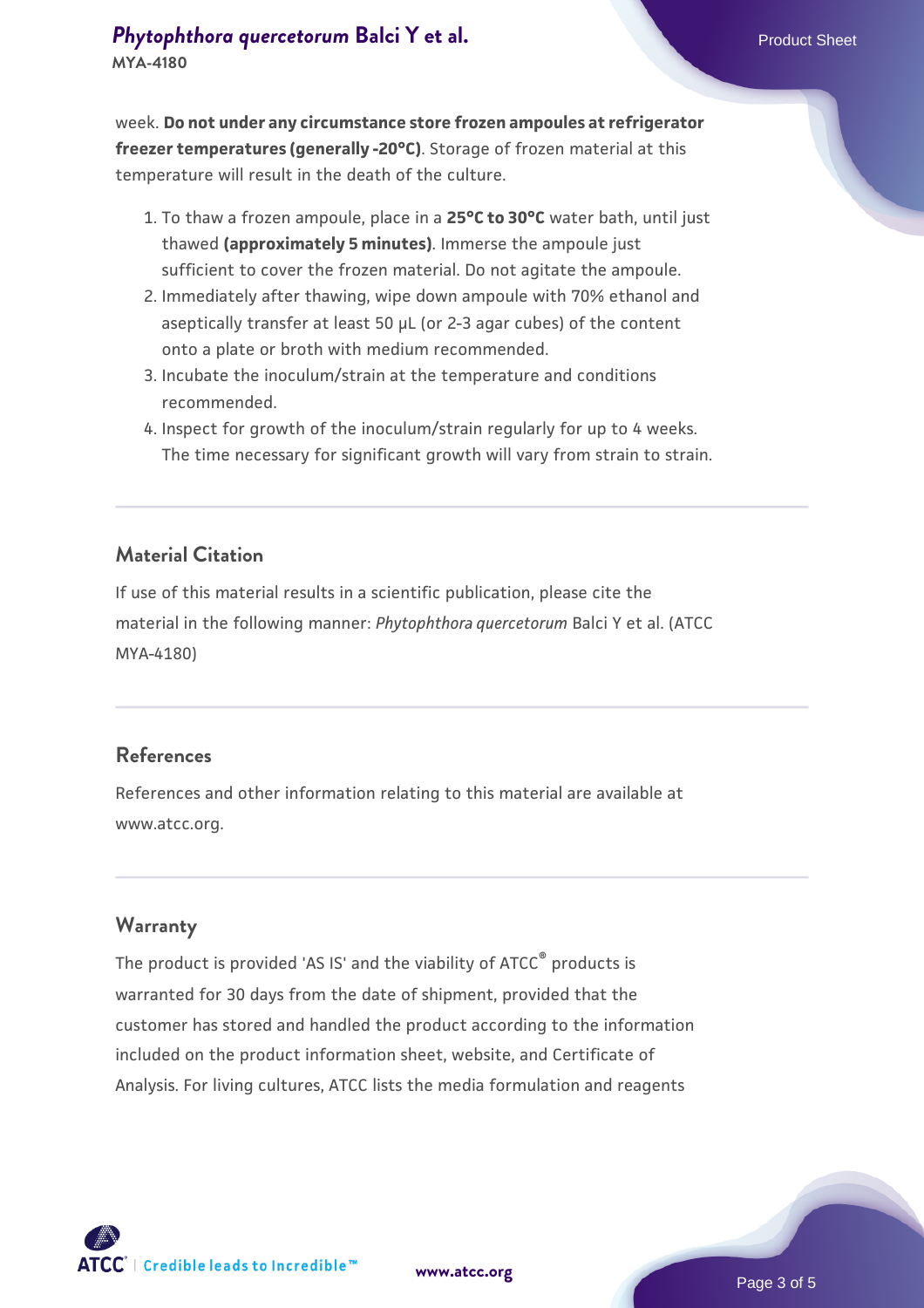that have been found to be effective for the product. While other unspecified media and reagents may also produce satisfactory results, a change in the ATCC and/or depositor-recommended protocols may affect the recovery, growth, and/or function of the product. If an alternative medium formulation or reagent is used, the ATCC warranty for viability is no longer valid. Except as expressly set forth herein, no other warranties of any kind are provided, express or implied, including, but not limited to, any implied warranties of merchantability, fitness for a particular purpose, manufacture according to cGMP standards, typicality, safety, accuracy, and/or noninfringement.

#### **Disclaimers**

This product is intended for laboratory research use only. It is not intended for any animal or human therapeutic use, any human or animal consumption, or any diagnostic use. Any proposed commercial use is prohibited without a license from ATCC.

While ATCC uses reasonable efforts to include accurate and up-to-date information on this product sheet, ATCC makes no warranties or representations as to its accuracy. Citations from scientific literature and patents are provided for informational purposes only. ATCC does not warrant that such information has been confirmed to be accurate or complete and the customer bears the sole responsibility of confirming the accuracy and completeness of any such information.

This product is sent on the condition that the customer is responsible for and assumes all risk and responsibility in connection with the receipt, handling, storage, disposal, and use of the ATCC product including without limitation taking all appropriate safety and handling precautions to minimize health or environmental risk. As a condition of receiving the material, the customer agrees that any activity undertaken with the ATCC product and any progeny or modifications will be conducted in compliance with all applicable laws, regulations, and guidelines. This product is provided 'AS IS' with no representations or warranties whatsoever except as expressly set forth



**[www.atcc.org](http://www.atcc.org)**

Page 4 of 5